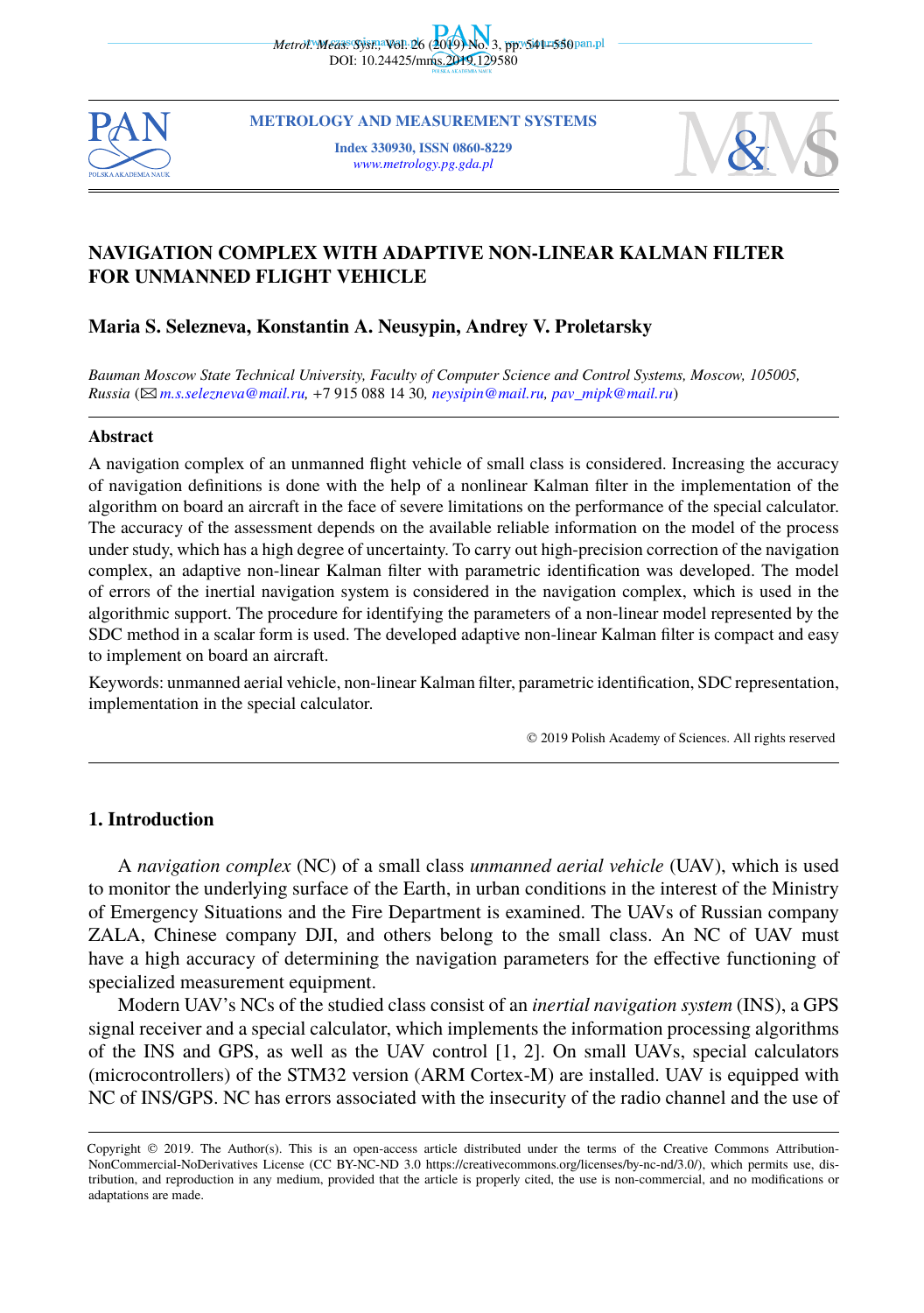*M.S. Selezneva, K.A. Neusypin, A.V. Proletarsky: NAVIGATION COMPLEX WITH ADAPTIVE . . .*

low-accuracy INS. During the operation of UAV in the city, NC errors appear due to reflecting GPS signals from the buildings and passive interference of operating equipment, as well as INS errors caused by instability of MEMS elements.

Improving accuracy of the existing NC should be carried out by an algorithmic method. Usually, the algorithmic support for NC includes a linear Kalman filter [3, 4] or its adaptive modifications [5], which perform the evaluation of INS errors and subsequent compensation in the system output signal. The model used in the Kalman filter determines the INS error relationships.

*Strap-down INSs*(SINSs) made on the basis of MEMS elements are economically efficient, but their errors are clearly non-linear in nature [6]. Gimbaled INS are well established in practice, but more costly. When an aircraft is making manoeuvers, the deviation angles of the *gyro-stabilized platform* (GSP) of the INS relative to the accompanying trihedron of the selected coordinate system increase and the linear model of its errors obtained with the assumption of horizontal movement of the aircraft and small stabilization angles becomes inadequate to the real process [7]. In this connection, it is not possible to carry out high-precision correction of NC using linear Kalman filtering [8, 9].

High-precision correction of NC is carried out using a *non-linear Kalman filter* (NKF) [3, 10]. In flight vehicle manoeuvring conditions, a priori nonlinear models for changing INS errors become inadequate to the actual process, so NKF modifications are used [9, 11], which are carried out using self-organizing algorithms, *neural networks* (NN), genetic algorithms (GA) and self-organizing algorithms, for example, *Group Method of Data Handling* (GMDH) [12, 13]. But such modifications of NKF require increased performance of a special calculator aboard a UAV.

Simplification of the on-board implementation of estimation algorithms is achieved by identifying the models of the process being evaluated, for example, using the least squares method (OLS) [10], but the estimation accuracy is reduced compared with the mentioned NKF modifications.

Thus, when an aircraft is making manoeuvers, in order to maintain the adequacy of the INS error model, it is necessary to perform a parametric identification or model construction (determination of the structure and its parameters). But the implementation of the algorithms for building models requires increased performance of the special calculator and it is not possible to use them to improve the accuracy of NC of the examined class of UAVs. Simplification of implementing identification algorithms using the scalar approach is applied only to linear models; for parametric identification of nonlinear models it is proposed to use the *State Dependent Coefficient* (SDC) representation [14], which enables to represent the nonlinear model as a linear one.

In this paper, an NC with adaptive NKF is developed. The NKF is equipped with a scalar parametric identification procedure for a class of nonlinear INS error models, which is compact and easily implemented in a UAV special calculator [15, 16].

## **2. Navigation complex with non-linear Kalman filter**

Let the equation of the state vector be:

$$
\mathbf{x}_k = \mathbf{f}_{k,k-1}(\mathbf{x}_{k-1}) + \mathbf{w}_k, \tag{1}
$$

where  $\mathbf{x}_k$  – state vector;  $\mathbf{f}_{k,k-1}(\mathbf{x}_{k-1})$  – vector of nonlinear system model.

Part of the state vector is measured by:

$$
\mathbf{z}_k = \mathbf{H}_k(\mathbf{x}_k) + \mathbf{v}_k,\tag{2}
$$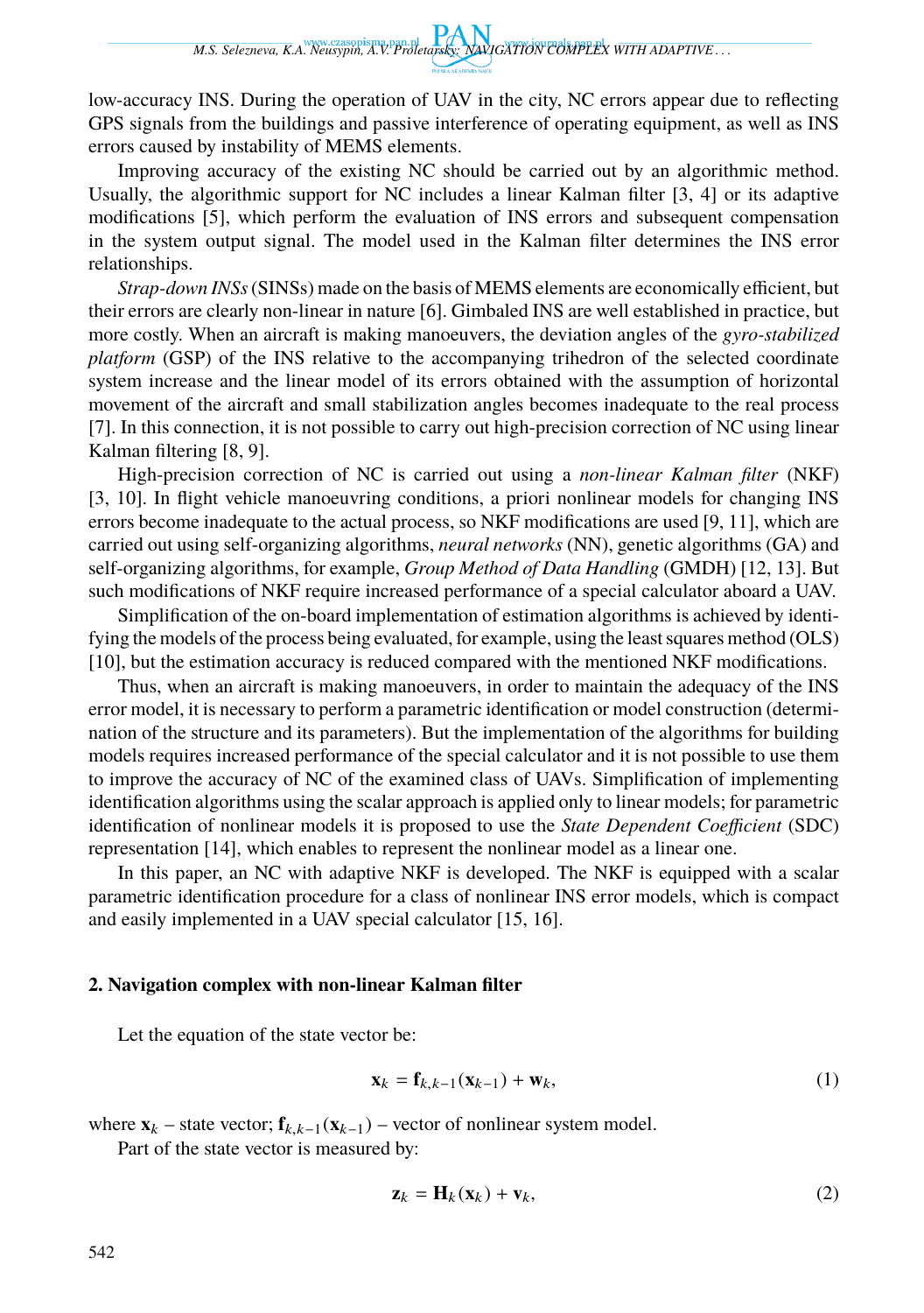Wetrol. Meas. Byst., Vol. 26 (2019), No. 3, pp. 541–550 DOI: 10.24425/mms.2019.129580

where  $\mathbf{z}_k$  – measurement vector;  $\mathbf{H}_k$  – measurement matrix;  $\mathbf{w}_k$  and  $\mathbf{v}_k$  – discrete analogues of Gaussian white noise with zero mathematical expectations and covariance matrices  $\mathbf{Q}_k$  and  $\mathbf{R}_k$ respectively, both of which are mutually uncorrelated.

NFC equations are as follows [10]:

$$
\hat{\mathbf{x}}_{k} = \hat{\mathbf{x}}_{k,k-1} + \mathbf{k}_{k} (\hat{\mathbf{x}}_{k-1}) [\mathbf{z}_{k} - \mathbf{H}_{k} \hat{\mathbf{x}}_{k,k-1}],
$$
\n(3)

$$
\hat{\mathbf{x}}_{k,k-1} = \mathbf{f}_{k,k-1}(\hat{\mathbf{x}}_{k-1}),
$$
\n(4)

$$
\mathbf{k}_{k}(\hat{\mathbf{x}}_{k-1}) = \mathbf{P}_{k,k-1} \mathbf{H}_{k}^{T} \left[ \mathbf{H}_{k} \mathbf{P}_{k,k-1} \mathbf{H}_{k}^{T} + \mathbf{R}_{k} \right]^{-1}, \qquad (5)
$$

$$
\mathbf{P}_{k,k-1} = \frac{\partial \mathbf{f}_{k,k-1}(\hat{\mathbf{x}}_{k-1})}{\partial \mathbf{x}_{k-1}^T} \mathbf{P}_{k-1} \left[ \frac{\partial \mathbf{f}_{k,k-1}(\hat{\mathbf{x}}_{k-1})}{\partial \mathbf{x}_{k-1}^T} \right]^T + \mathbf{Q}_k, \tag{6}
$$

$$
\mathbf{P}_k = \left[\mathbf{I} - \mathbf{k}_k \left(\hat{\mathbf{x}}_{k-1}\right) \mathbf{H}_k\right] \mathbf{P}_{k,k-1} \,. \tag{7}
$$

Here  $\mathbf{k}_k(\hat{\mathbf{x}}_{k-1})$  – gain vector of the Kalman filter;  $\mathbf{P}_{k,k-1}$  – a priori covariance matrix of estimation errors;  $P_k$  – a posteriori covariance matrix of estimation errors;  $I$  – identity matrix.

Based on the state vector and the object matrix estimation, a forecast is made for the next step of calculating the estimate, using (4). At the same time, this forecast is corrected by using an updated sequence. The updated sequence is the sum of the prediction error and the measurement noise.

The filter gain matrix (6) determines the weight with which the updated sequence is included in the state vector estimate. In the case of ideal measurements, *i.e.* when measurement noise is absent, the gain matrix is chosen as the maximum. The larger the measurement noise, the lower the weight of the updated sequence is taken into account when forming the assessment of the state vector by (3).

With the help of the Kalman filter, not only the reconstruction of the entire system state vector is carried out, but also the influence of the measurement noise is suppressed.

- On the basis of values  $\hat{\mathbf{x}}_k$  and  $\mathbf{P}_k$  their forecast  $x_{k+1,k}$  and  $P_{k+1,k}$  is made for the next interval according to (4) and (5), respectively.
- The calculation of the optimal vector of gain coefficients  $\mathbf{k}_{k+1}$  (6).
- According to new observation results, a priori value  $\mathbf{x}_{k+1,k}$  is improved and becomes the a posteriori estimation value  $\hat{\mathbf{x}}_{k+1}$  (3).
- The definition of the a posteriori correlation matrix  $P_{k+1}$  by (7) is carried out for the next step of calculation.

There are various ways of implementing NKF [10, 11]. NKF implementations suggest the linearization of the INS error model using the Taylor series, representing the a posteriori density as a set of delta functions, or replacing the a posteriori density with a system of private Gaussian densities taken with different weights. As a result, only linear models of INS errors are used.

The use of nonlinear Kalman filter models is generally difficult due to the fact that the a posteriori density of the state vector is not Gaussian; therefore, it is not possible to obtain algorithms of recurrent relations for calculating estimates of the state vector. The solution of a stochastic partial differential equation in the form of Ito or Stratonovich involves the integration of equations using special rules, what leads to a significant increase in the volume of required computational resources.

Most fully taking into account all the features of the nature of INS error changes and, most importantly, a specific INS in the conditions of each specific flight, can be achieved by constructing a nonlinear model using algorithms of GMDH, a neural network or a genetic algorithm. The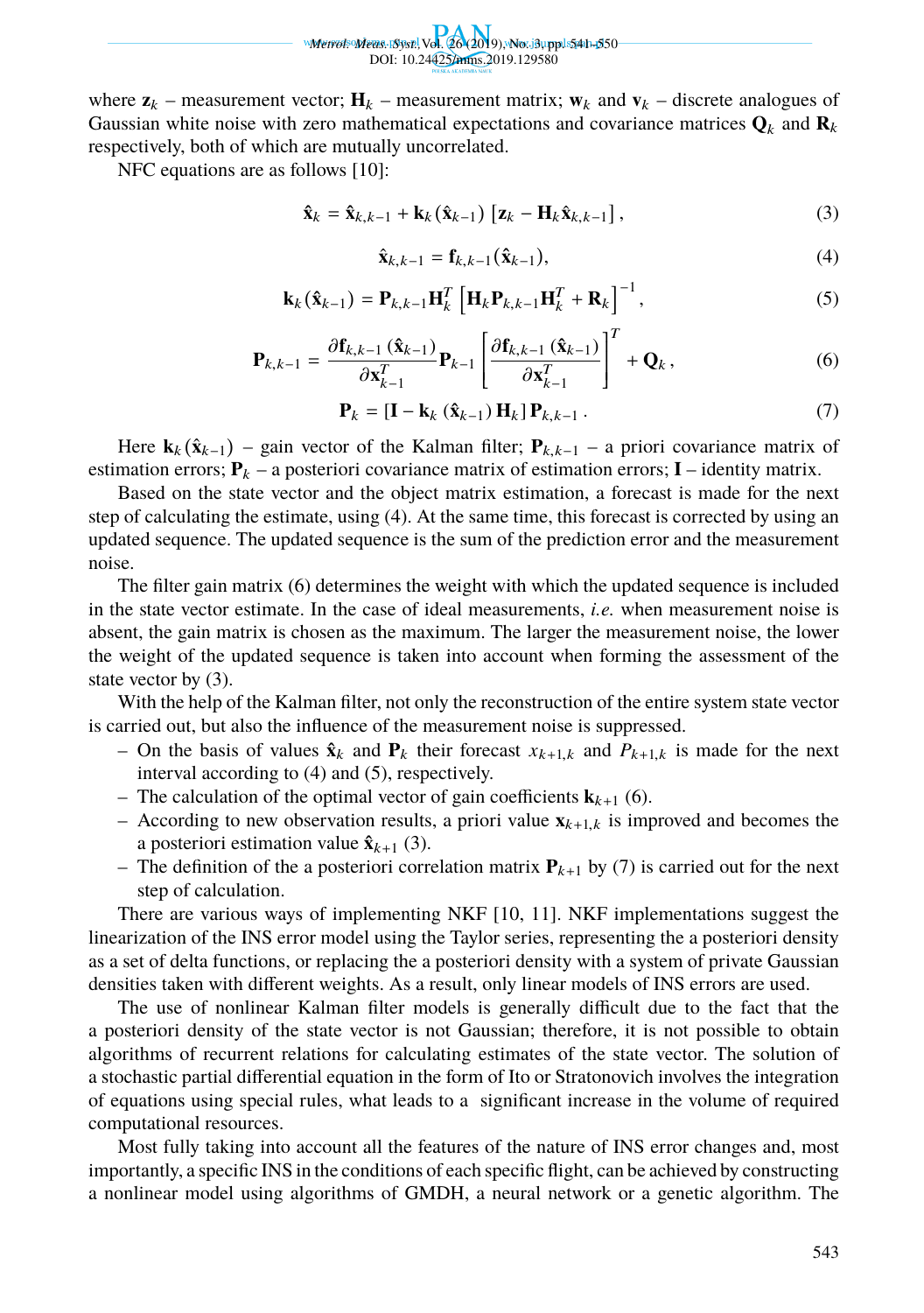*M.S. Selezneva, K.A. Neusypin, A.V. Proletarsky: NAVIGATION COMPLEX WITH ADAPTIVE . . .*

nonlinear model is used as a reference model to ensure the adequacy of the NKF model and the real process of INS error changes.

Figure 1 shows a scheme of the NC, including INS, GPS and NKF when using GMDH.



Fig. 1. A block diagram of NC with NFK when using GMDH.

Here  $\theta_k$  – true navigation information;  $\xi_k$  – error vector of GPS;  $\mathbf{x}_k$  – error vector of INS;  $\mathbf{z}_k$  – measurement vector;  $\hat{\mathbf{x}}_k$  – error vector estimate of INS;  $\tilde{\mathbf{x}}_k$  – errors of the INS error estimation; D – indicator of the divergence of the estimation process.

The presented NC is designed for a highly manoeuvrable aircraft and is implemented in the on-board computer. To use NKF on a small UAV, it is necessary to develop a simpler and more compact procedure for identifying the parameters of nonlinear matrix of the INS error model, which provides for implementation in a special calculator.

# **3. SDC representation of non-linear model of navigation system errors**

We represent the system  $(1)$ ,  $(2)$  in an equivalent form: the model has the structure of linear differential equations with parameters that depend on the state. Such a representation is called *extended linearization* or *parameterization using system state* (SDC representation).

Consider the SDC representation of a nonlinear model of INS errors, which has the form [14]:

$$
\mathbf{x}_{k} = \mathbf{\Phi}(t_{k-1}, \mathbf{x}_{k-1}) \mathbf{x}_{k-1} + \mathbf{w}_{k-1},
$$
\n(8)

where:

$$
\Phi(t_{k-1}, \mathbf{x}_{k-1})\mathbf{x}_{k-1} = \begin{bmatrix}\n1 & 0 & 0 & -gT - g x_{3,k-1}T & 0 & 0 & 0 \\
0 & 1 & gT & 0 & g x_{4,k-1}T & 0 & 0 & 0 \\
0 & -\frac{T}{R} & 1 & 0 & 0 & T & 0 \\
\frac{T}{R} & 0 & 0 & 1 & 0 & 0 & T & 0 \\
\frac{T}{R} \tan \varphi & 0 & 0 & 0 & 1 & 0 & 0 & T \\
0 & 0 & 0 & 0 & 1 & -\mu T & 0 & 0 \\
0 & 0 & 0 & 0 & 0 & 1 - \mu T & 0 & 0 \\
0 & 0 & 0 & 0 & 0 & 0 & 1 - \mu T & 0\n\end{bmatrix}\n\begin{bmatrix}\nx_{1,k-1} \\
x_{2,k-1} \\
x_{3,k-1} \\
x_{4,k-1} \\
x_{5,k-1} \\
x_{6,k-1} \\
x_{7,k-1} \\
x_{8,k-1}\n\end{bmatrix},
$$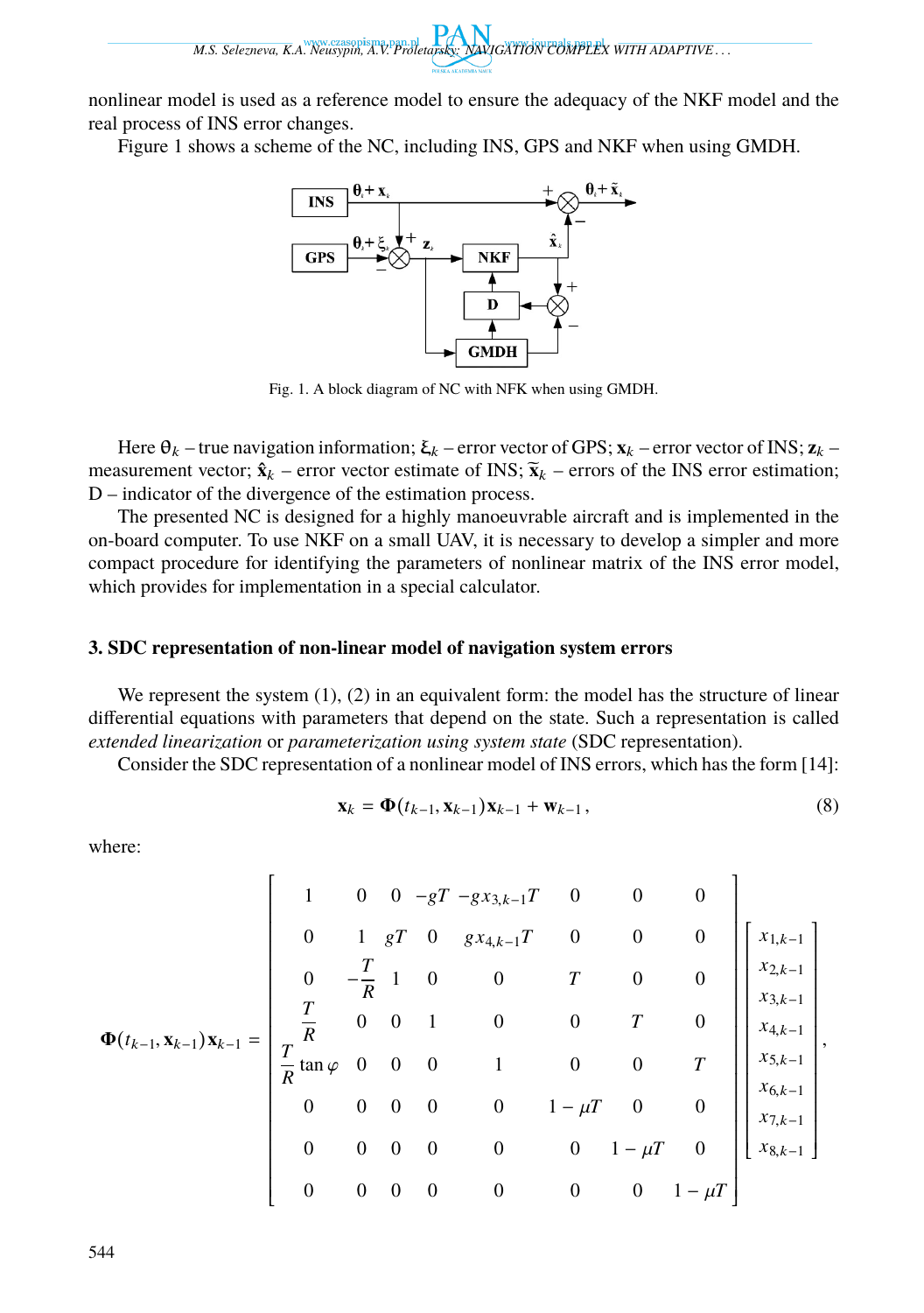#### *Metrol. Meas. Syst.,*Vol. 26 (2019), No. 3, pp. 541–550 DOI: 10.24425/mms.2019.129580  $\mathbf{x}_k =$   $\delta V_{E,k}$  $\delta V_{N,k}$  $\varPhi_{E,k}$  $\varPhi_{N,k}$  $\varPhi_{H,k}$  $\varepsilon_{E,k}$  $\varepsilon_{N,k}$  $\varepsilon_{H,k}$  = *x*1,<sup>k</sup> *x*2,<sup>k</sup> *x*3,<sup>k</sup> *x*4,<sup>k</sup> *x*5,<sup>k</sup> *x*6,<sup>k</sup> *x*7,<sup>k</sup> *x*8,<sup>k</sup> , **w**<sub>k−1</sub> =  $B_{E,k-1}$  $B_{N,k-1}$ 0 0  $\boldsymbol{0}$  $w_{E,k-1}$  $W_{N,k-1}$  $w_{H,k-1}$

 $\delta V_E$ ,  $\delta V_N$  – errors in determining the speed of the UAV;  $\Phi_E$ ,  $\Phi_N$ ,  $\Phi_H$  – deviation angles of the GSP relative to the reference coordinate system;  $\varepsilon_E$ ,  $\varepsilon_N$ ,  $\varepsilon_H$  – GSP drift velocity;  $\varphi$  – latitude location;  $w_E$ ,  $w_N$ ,  $w_H$  – external disturbing influences;  $B_E$ ,  $B_N$  – accelerometer zero offset;  $\mu$  – mean frequency of random change in gyro drift;  $R$  – Earth radius;  $g$  – gravity acceleration; *T* – sampling period.

A nonlinear system is fully observable, if the observability condition is satisfied. Gramian observability should exist and be a solution of the Lyapunov equation [16].

Using the SDc representation, it becomes possible to use not only (2) as the measurement equation, but also the equation without limitation – with the nonlinear dependence of the measurement matrix on the state  $\mathbf{x}_k$ .

$$
z_k = h_k(\mathbf{x}_k) + \mathbf{v}_k,\tag{9}
$$

.

where  $h_k(\mathbf{x}_k)$  is a function.

The measurement (9) after conversion with the SDC method is:

$$
\mathbf{y}_k = \mathbf{H}(t_k, \mathbf{x}_k) \mathbf{x}_{k-1} + \mathbf{v}_k .
$$
 (10)

It is assumed that  $w_k$  and  $v_k$  are Gaussian "white" uncorrelated noises, and for any *j* and *k*,  $v_j$  and  $w_k$  are mutually uncorrelated (*i.e.*  $M[v_j w_k^T] = 0$ ).

The measurement expression  $y_{k+1}$  for the state vector, using *n* measurements taken is:

$$
\mathbf{y}_{k} = \mathbf{H}(t_{k}, \mathbf{x}_{k}) \mathbf{x}_{k} + \mathbf{v}_{k},
$$
\n
$$
\mathbf{y}_{k+1} = \mathbf{H}(t_{k+1}, \mathbf{x}_{k+1}) \Phi(t_{k}, \mathbf{x}_{k}) \mathbf{x}_{k} + \mathbf{H}(t_{k+1}, \mathbf{x}_{k+1}) \mathbf{w}_{k} + \mathbf{v}_{k+1},
$$
\n
$$
\dots \qquad \dots \qquad \dots
$$
\n
$$
\mathbf{y}_{k+n-1} = \mathbf{H}(t_{k+n-1}, \mathbf{x}_{k+n-1}) \Phi(t_{k+n-2}, \mathbf{x}_{k+n-2}) \cdots \Phi(t_{k}, \mathbf{x}_{k}) \mathbf{x}_{k} +
$$
\n
$$
+ \mathbf{H}(t_{k+n-1}, \mathbf{x}_{k+n-1}) \Phi(t_{k+n-2}, \mathbf{x}_{k+n-2}) \cdots \Phi(t_{k+1}, \mathbf{x}_{k+1}) \mathbf{w}_{k} +
$$
\n
$$
+ \cdots + \mathbf{H}(t_{k+n-1}, \mathbf{x}_{k+n-1}) \mathbf{w}_{k+n-2} + \mathbf{v}_{k+n-1}.
$$
\n(11)

In the matrix form:

$$
\mathbf{y}_k^* = \mathbf{O}_k^* \mathbf{x}_k + \mathbf{v}_k^*,\tag{12}
$$

where:

$$
\mathbf{y}_{k}^{*} = \begin{bmatrix} \mathbf{y}_{k} \\ \mathbf{y}_{k+1} \\ \vdots \\ \mathbf{y}_{k+n-1} \end{bmatrix}, \quad \mathbf{O}_{k}^{*} = \begin{bmatrix} \mathbf{H}(t_{k}, \mathbf{x}_{k}) \\ \mathbf{H}(t_{k+1}, \mathbf{x}_{k+1}) \boldsymbol{\Phi}(t_{k}, \mathbf{x}_{k}) \\ \dots \\ \mathbf{H}(t_{k+n-1}, \mathbf{x}_{k+n-1}) \boldsymbol{\Phi}(t_{k+n-2}, \mathbf{x}_{k+n-2}) \cdots \boldsymbol{\Phi}(t_{k}, \mathbf{x}_{k}) \end{bmatrix},
$$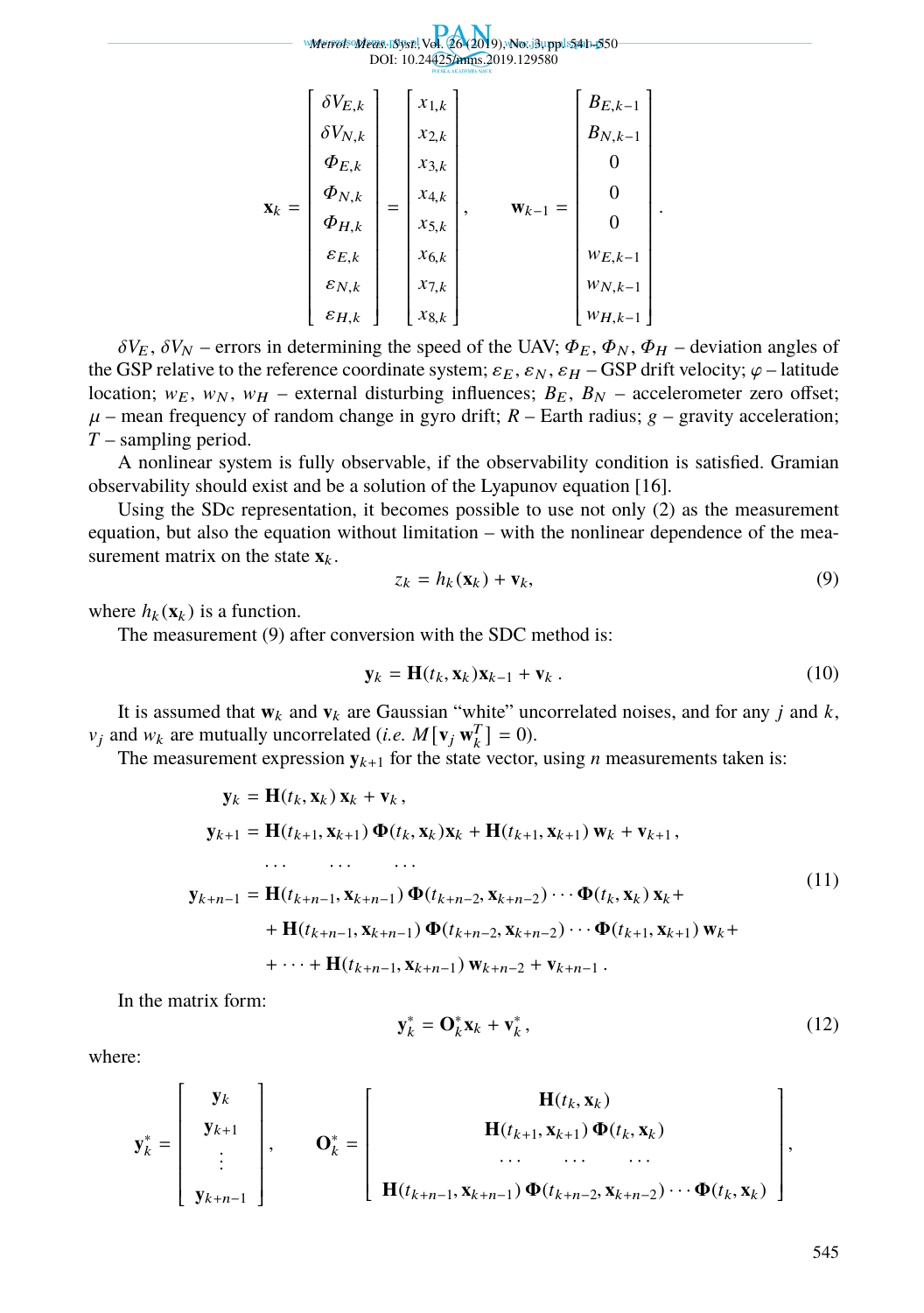*M.S. Selezneva, K.A. Neusypin, A.V. Proletarsky: NAVIGATION COMPLEX WITH ADAPTIVE . . .*  $\mathbf{v}_k^* =$  **v**k  $H(t_{k+1}, X_{k+1})W_k + V_{k+1}$ · · · · · · · · · **H**( $t_{k+n-1}$ , **x**<sub>k+n−1</sub>) $\Phi(t_{k+n-2}, \mathbf{x}_{k+n-2}) \cdots \Phi(t_{k+1}, \mathbf{x}_{k+1})\mathbf{w}_k +$ +  $\cdots$  + **H**( $t_{k+n-1}$ , **x**<sub>k+n−1</sub>)**w**<sub>k+n−2</sub> + **v**<sub>k+n−1</sub> ,

the vectors  $y_k^*, v_k^*$  and the matrix  $O_k^*$  include parameters that depend on the state.

When NC is functioning, some parameters of the matrix of the model of (8) change and compensation of INS errors with the help of NKF becomes ineffective. Therefore, in order to preserve the adequacy of the model to the process of the INS error changes, these parameters should be identified during the flight of UAV. For this it is necessary to develop a procedure for parametric identification.

### **4. Parametric identification procedure**

Consider the SDC representation of the model (8) and the measurement (11). In this case, the state vector  $\mathbf{x}_{k+n}$  can be expressed by its value at the initial moment  $\mathbf{x}_k$  of time in the form:

$$
\mathbf{x}_{k+n} = \mathbf{\Phi}(t_{k+n-1}, \mathbf{x}_{k+n-1}) \cdots \mathbf{\Phi}(t_k, \mathbf{x}_k) \mathbf{x}_k + \mathbf{\Phi}(t_{k+n-1}, \mathbf{x}_{k+n-1}) \cdots \mathbf{\Phi}(t_{k+1}, \mathbf{x}_{k+1}) \mathbf{w}_k + \cdots + \mathbf{w}_{k+n-1}.
$$
 (13)

Substituting the expression for  $\mathbf{x}_{k+n}$  into the measurement equation  $\mathbf{y}_{k+n}$ , we obtain:

$$
\mathbf{y}_{k+n} = \mathbf{H}_{k+n} \Phi(t_{k+n-1}, \mathbf{x}_{k+n-1}) \cdots \Phi(t_k, \mathbf{x}_k) \mathbf{x}_k \n+ \mathbf{H}_{k+n} \Phi(t_{k+n-1}, \mathbf{x}_{k+n-1}) \cdots \Phi(t_{k+1}, \mathbf{x}_{k+1}) \mathbf{w}_k \n+ \cdots + \mathbf{H}_{k+n} \mathbf{w}_{k+n-1} + \mathbf{v}_{k+n}.
$$
\n(14)

Substituting the expression  $\mathbf{x}_k$  in (13), we obtain:

$$
\mathbf{y}_{k+n} = \mathbf{H}_{k+n} \Phi(t_{k+n-1}, \mathbf{x}_{k+n-1}) \cdots \Phi(t_k, \mathbf{x}_k) \mathbf{O}_k^+ \mathbf{y}_k^*
$$
  
\n
$$
- \mathbf{H}_{k+n} \Phi(t_{k+n-1}, \mathbf{x}_{k+n-1}) \cdots \Phi(t_k, \mathbf{x}_k) \mathbf{O}_k^+ \mathbf{v}_k^*
$$
  
\n
$$
+ \mathbf{H}_{k+n} \Phi(t_{k+n-1}, \mathbf{x}_{k+n-1}) \cdots \Phi(t_{k+1}, \mathbf{x}_{k+1}) \mathbf{w}_k
$$
  
\n
$$
+ \cdots + \mathbf{H}_{k+n} \mathbf{w}_{k+n-1} + \mathbf{v}_{k+n},
$$
  
\n(15)

where  $\mathbf{O}_k^+ = \left[ \mathbf{O}_k^{*T} \mathbf{O}_k^* \right]$  $\int_0^{-1} \mathbf{O}_k^{*T}$  – pseudo-inverse matrix  $\mathbf{O}_k^*$ . We introduce the notation:

$$
[\lambda_{1,k} \lambda_{2,k} \cdots \lambda_{n,k}] = \mathbf{H}_{k+n} \Phi(t_{k+n-1}, \mathbf{x}_{k+n-1}) \cdots \Phi(t_k, \mathbf{x}_k) \mathbf{O}_k^+, \tag{16}
$$

$$
\mathbf{v}_k^0 = \mathbf{H}_{k+n} \mathbf{\Phi}(t_{k+n-1}, \mathbf{x}_{k+n-1}) \cdots \mathbf{\Phi}(t_k, \mathbf{x}_k) \mathbf{O}_k^+ \mathbf{v}_k^*
$$
  
+ \cdots +  $\mathbf{H}_{k+n} \mathbf{w}_{k+n-1} + \mathbf{v}_{k+n}$ . (17)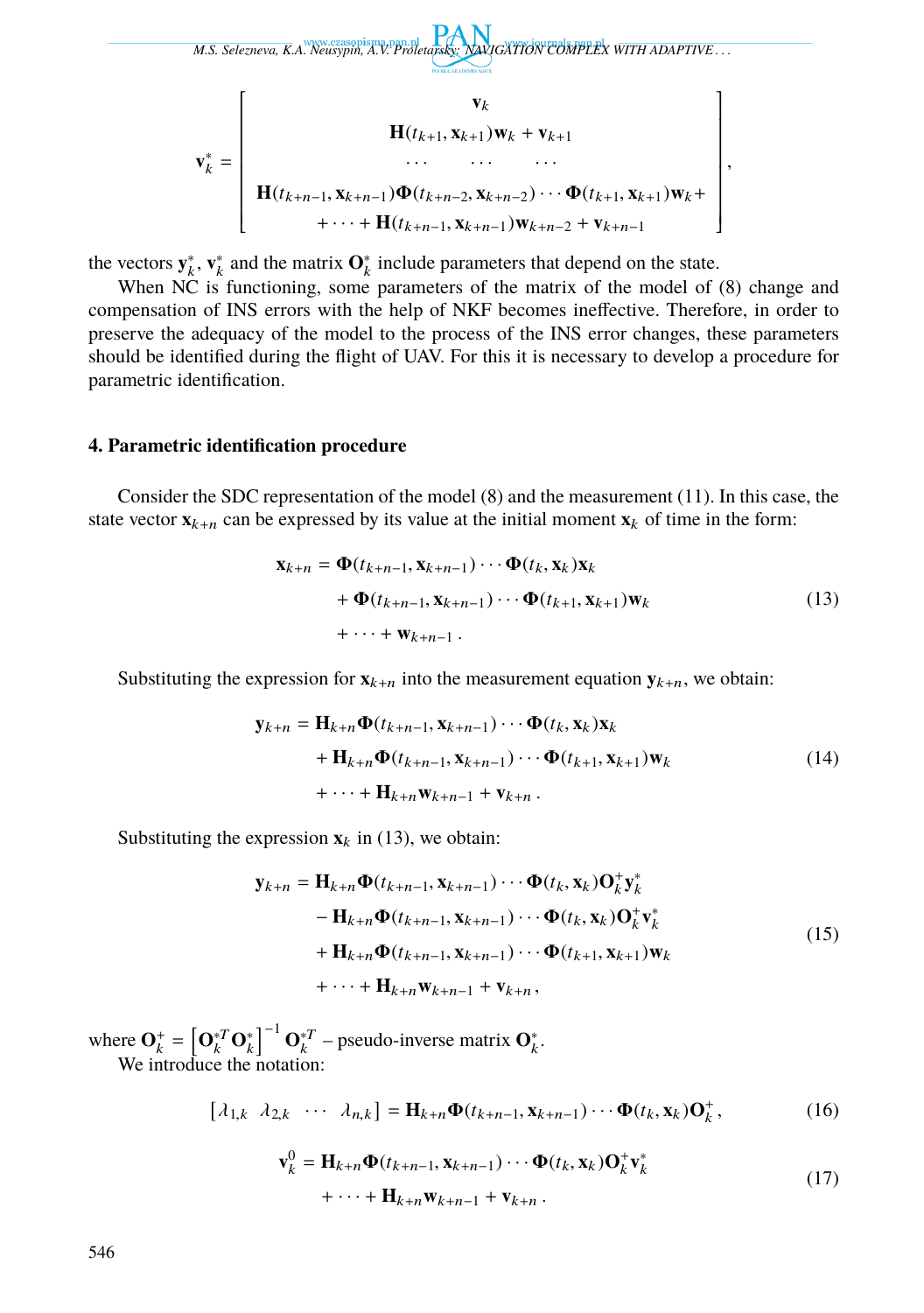*Metrol. Meas. Syst.,*Vol. 26 (2019), No. 3, pp. 541–550 DOI: 10.24425/mms.2019.129580

Then, the setting of the identification problem is reduced to the determination of unknown elements of the column vector  $[\lambda_{1,k} \lambda_{2,k} \ldots \lambda_{n,k}]$  from the newly formed measurements, *i.e.*:

$$
\lambda_{1,k} = f_{1,k} (y_k, \dots, y_{k+2n-1}) + v_k^{00},
$$
  
\n
$$
\lambda_{2,k} = f_{2,k} (y_k, \dots, y_{k+2n-1}) + v_{k+1}^{00},
$$
  
\n
$$
\dots \dots \dots
$$
  
\n
$$
\lambda_{n,k} = f_{n,k} (y_k, \dots, y_{k+2n-1}) + v_{k+n-1}^{00},
$$
  
\n(18)

where:

$$
\begin{bmatrix}\nf_{1,k} (y_k, \dots, y_{k+2n-1}) \\
f_{2,k} (y_k, \dots, y_{k+2n-1}) \\
\vdots \\
f_{n,k} (y_k, \dots, y_{k+2n-1})\n\end{bmatrix} =\n\begin{bmatrix}\ny_k & y_{k+1} & \cdots & y_{k+n-1} \\
y_{k+1} & y_{k+2} & \cdots & y_{k+n} \\
\vdots & \vdots & \ddots & \vdots \\
y_{k+n-1} & y_{k+n} & \cdots & y_{k+2n-2}\n\end{bmatrix}\n\begin{bmatrix}\ny_{k+n+1} \\
y_{k+n+1} \\
\vdots \\
y_{k+2n-1}\n\end{bmatrix},
$$
\n
$$
\begin{bmatrix}\nv_k^0 \\
v_{k+1}^0 \\
\vdots \\
v_{k+n-1}^0\n\end{bmatrix} =\n\begin{bmatrix}\ny_k & y_{k+1} & \cdots & y_{k+n-1} \\
y_{k+1} & y_{k+2} & \cdots & y_{k+n-1} \\
\vdots & \vdots & \ddots & \vdots \\
y_{k+n-1} & y_{k+n-1} & y_{k+n-1} & \cdots & y_{k+2n-2}\n\end{bmatrix}^{-1}\n\begin{bmatrix}\nv_k^0 \\
v_{k+1}^0 \\
\vdots \\
v_{k+n-1}^0\n\end{bmatrix}.
$$

Thus, the formal dependence (18) is used to identify the parameters of the matrix  $\Phi(t_k, \mathbf{x}_k)$ .

The dispersion of the original measurement noise is either determined from practical considerations in accordance with the mode of operation of the measurement system or is taken from the passport of the measurement device.

Figure 2 shows a scheme of NC with NKF and identification procedure.



Fig. 2. A block diagram of NC with NKF and identification procedure.

Here UFTM – unit for forming the taken measurements; UFIE – unit for forming the identifiable elements.

An adaptive modification of the NKF was developed, which enables to identify unknown coefficients of the estimated model during the flight of a small UAV.

### **5. Experiment results**

In order to test the performance of the proposed algorithm, full-scale tests of the UAV with NC equipped with various algorithms were carried out. A UAV of vertical take-off and landing was used, *i.e*. an aircraft which can take off and land at zero horizontal speed. 180 experiment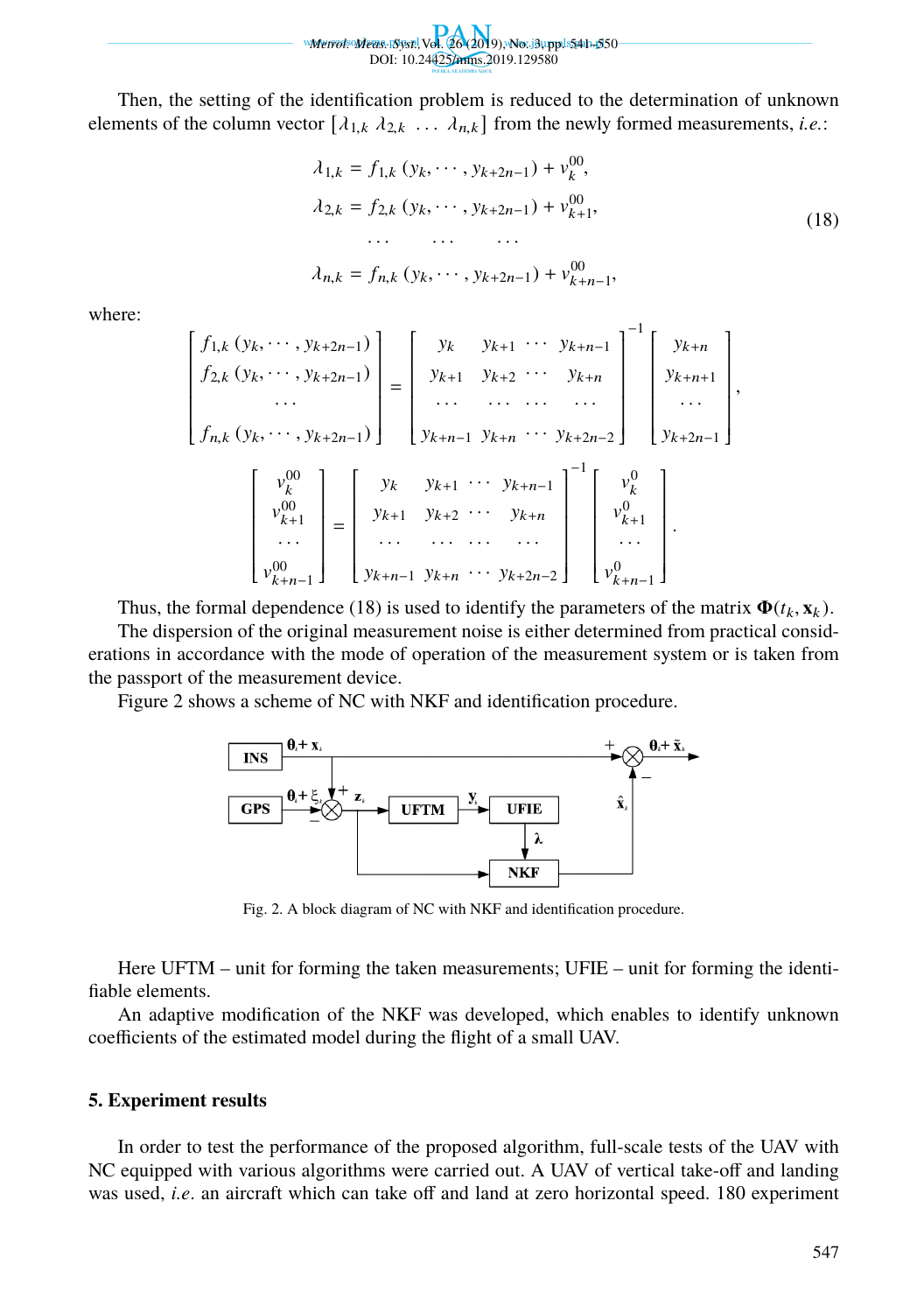flights of UAVs (20 flights for each configuration of the algorithmic support of the UAV UC) were carried out in similar weather conditions and time of day.

The flight was carried out along a distance of 500 m. In the course of the experiment, the UAV automatically carried out a vertical flight, moving at a constant height with a constant speed to a landing point, and a vertical landing. The coordinates of landing point are known. The real deviation of the UAV from the landing point is recorded. The obtained values of the deviations of the UAV from a given landing point depend on the accuracy of the NC. The errors of the INS over time accumulate; therefore, complex processing of the GPS and INS signals is performed in the NC. In the course of the experiment, the accuracy of NC with linear *Kalman filter* (KF), *adaptive linear KF* (AKF), NKF, NKF with OLS, NKF with GMDH, NKF with GA, NKF with NC and NKF with the developed parametric identification procedure (NKF + PI) is estimated.

In the estimation algorithms, when assigning the input and measurement noise covariance matrices, the following values are taken:  $w_E$ ,  $w_N$ ,  $w_H$  – disturbing effects caused by the drift of gyroscopes, the corresponding values of the covariance matrix of the input noise in the estimation algorithms are taken as  $1.7 \cdot 10^{-10}$  rad/s; the errors caused by zero offset in accelerometer readings:  $B_E$ ,  $B_N = 10^{-3}$  m/s<sup>2</sup>. These values are used to form the covariance matrix of the input noise in the estimation algorithms.

For the Ublox-M8N GPS receiver, the following values are commonly used in the covariance matrix of the KF measurement noise:  $r = 3 \cdot 10^{-3} \text{ m}^2/\text{s}^2$ . They are constant values of the covariance matrix adopted in Kalman filter, due to GPS errors in determining the speed.

In the conditions of the experiment, the accuracy of estimation is reduced due to interference (signals reflected from buildings, *etc*.). Therefore, in the estimation algorithms, overestimated values are used in the covariance matrices of measurement noise:  $r = 0.06$  m<sup>2</sup>/s<sup>2</sup>.

The accuracy of NC equipped with various algorithms for complex information processing was compared with the accuracy of an autonomous INS. Autonomous INS errors without algorithmic correction are taken as 100%. With the help of KF in NC 72% of the autonomous INS error is compensated. The residual error of NC with KF is 28% of the nominal value (autonomous INS error).

Characteristics of the algorithms: the accuracy of the NC correction with the help of the mentioned algorithms and the required amount of memory when they are implemented in the special calculator are given in Table 1.

| <b>Algorithms</b> | <b>Correction accuracy</b> | <b>Required memory</b> | <b>Required amount of calculation</b> |  |  |
|-------------------|----------------------------|------------------------|---------------------------------------|--|--|
| KF                | 72%                        | 4 k                    | 80k                                   |  |  |
| AKF               | 78%                        | 5 k                    | 100k                                  |  |  |
| <b>NKF</b>        | 81%                        | 8 k                    | 150k                                  |  |  |
| $NKF + OLS$       | 84%                        | 16k                    | 180k                                  |  |  |
| $NKF + GMDH$      | 89%                        | 20k                    | 1,000 k                               |  |  |
| $NKF + PI$        | 89%                        | 10k                    | 200 k                                 |  |  |
| $NKF + NN$        | $90\%$                     | 30k                    | $3,000 \text{ k}$                     |  |  |
| $NKF + GA$        | $91\%$                     | 50k                    | $7,000 \text{ k}$                     |  |  |

Table 1. Characteristics of the algorithms.

The memory capacity of the special calculator of a small UAV is 256 kB. Under severe constraints on computing resources, a developed adaptive NKF with a parametric identification procedure has maximum accuracy.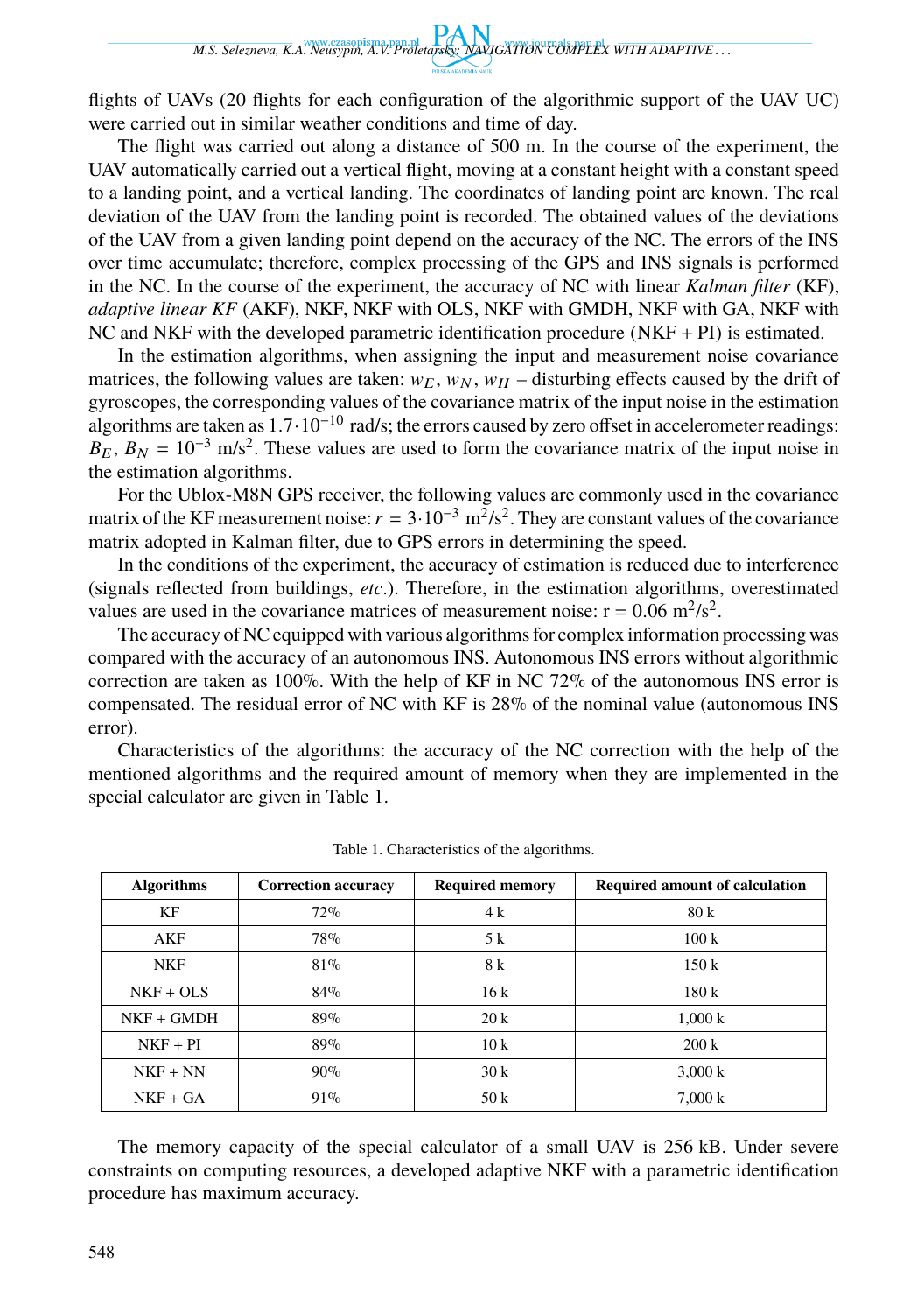*Metrol. Meas. Syst.,*Vol. 26 (2019), No. 3, pp. 541–550 DOI: 10.24425/mms.2019.129580

The accuracy characteristics of UAV's NC equipped with various algorithmic software are presented in Table 2.

| <b>NC</b> algorithms | Correction accuracy required memory |                    |  |  |
|----------------------|-------------------------------------|--------------------|--|--|
|                      | <b>Location error</b>               | <b>Speed error</b> |  |  |
| Autonomous INS       | $45 - 55$                           | $0.4 - 0.5$ m/s    |  |  |
| KF                   | $12 - 15$ m                         | $0.12 \text{ m/s}$ |  |  |
| AKF                  | $11 - 12$ m                         | $0.10 \text{ m/s}$ |  |  |
| <b>NKF</b>           | 10 <sub>m</sub>                     | $0.08$ m/s         |  |  |
| $NKF + OLS$          | 8 <sub>m</sub>                      | $0.07 \text{ m/s}$ |  |  |
| $NKF + GMDH$         | 5 <sub>m</sub>                      | $0.04 \text{ m/s}$ |  |  |
| $NKF + PI$           | $4-5$ m                             | $0.04 \text{ m/s}$ |  |  |
| $NKF + NN$           | $3-5$ m                             | $0.03$ m/s         |  |  |
| $NKF + GA$           | $1-2$ m                             | $0.02 \text{ m/s}$ |  |  |

|  | Table 2. Accuracy characteristics of UAV's NC. |  |  |
|--|------------------------------------------------|--|--|
|  |                                                |  |  |

Table 2 shows the average values obtained from a series of experiments.

Thus, NC with the developed correction algorithm enables to obtain navigation information with greater accuracy, which increases the efficiency of a small UAV.

## **6. Conclusions**

An adaptive NKF with a parametric identification procedure for nonlinear INS error models has been developed. The nonlinear models are represented in the form of models with a linear structure with the use of the SDC method. Such a representation of the models enabled to use the scalar form of the model of measurements to simplify the implementation of the algorithm in the special calculator of a small UAV. Thus, for the correction of NC, an adaptive NKF was obtained with a procedure for identifying the parameters of a nonlinear model of a single class of nonlinear systems, which can be easily implemented in the special calculator of a small class UAV.

## **Acknowledgements**

The work was performed in the framework of the State Mission of the Ministry of Education and Science of the Russian Federation (Project No. 2.7486.2017/BC) .

### **References**

- [1] Moir, I., Seabridge, A.G. (2008). *Aircraft Systems: Mechanical, electrical and avionics subsystems integration*. 3rd edition, Chichester: John Willey and Sons Ltd.
- [2] Selezneva, M.S., Neusypin, K.A. (2016). Development of a measurement complex with intelligent component. *Measurement Techniques*, 59(9), 916–922.
- [3] Julier, S.J., Uhlmann, J.K. (1997). A New Extension of the Kalman Filter to Nonlinear Systems. *Defense Sensing, Simulation and Controls*, 3068, 182–193.
- [4] Kalman, R.E. (1960). A new approach to linear filtering and prediction problems. *Trans. ASME. Ser.D, Journal of Basic Engeneering*, 82, 35–45.